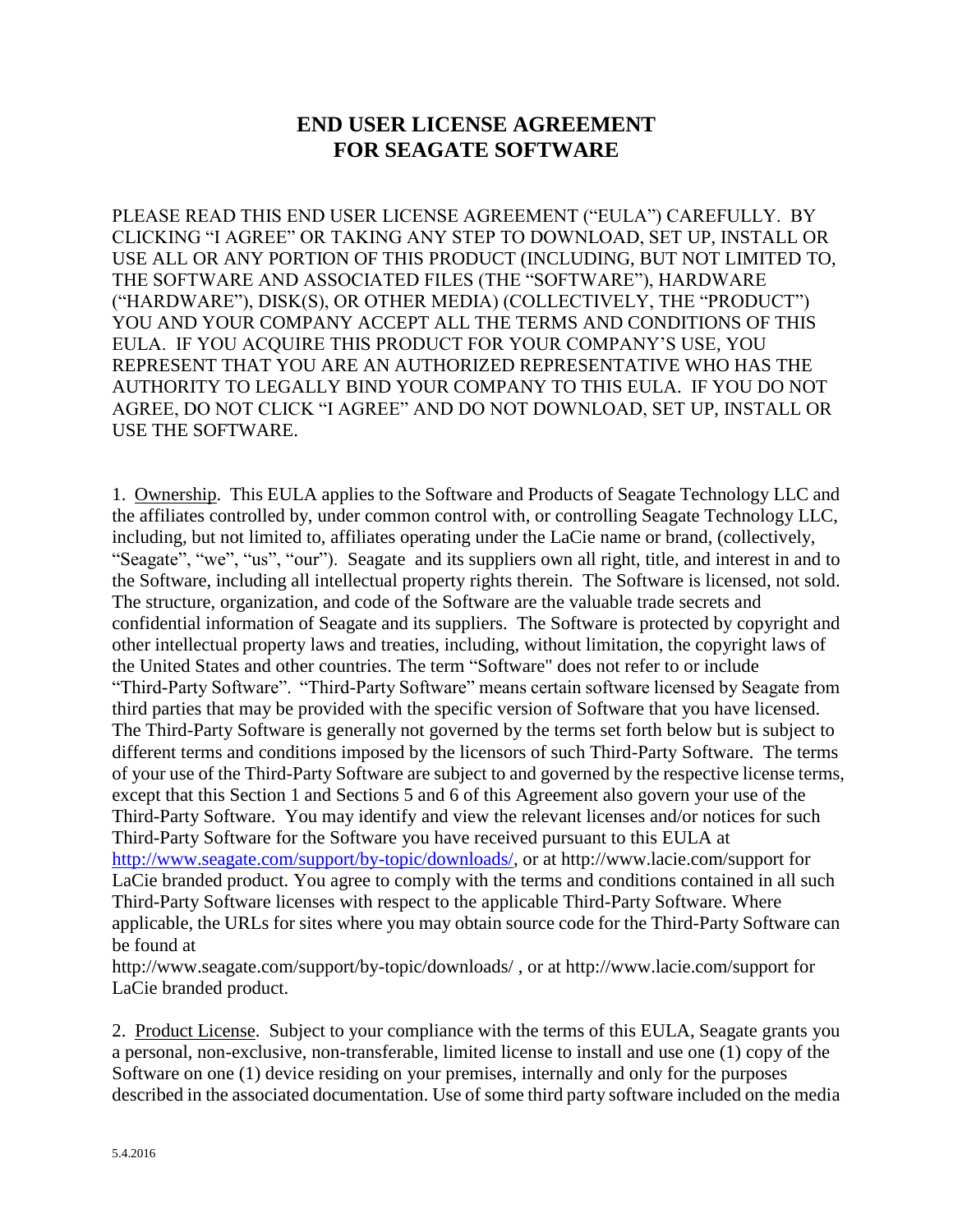provided with the Product may be subject to terms and conditions of a separate license agreement; this license agreement may be contained in a "Read Me" file located on the media that accompanies that Product. The Software includes components that enable you to link to and use certain services provided by third parties ("Third Party Services"). Your use of the Third Party Services is subject to your agreement with the applicable third-party service provider. Except as expressly stated herein, this EULA does not grant you any intellectual property rights in the Product. Seagate and its suppliers reserve all rights not expressly granted to you. There are no implied rights.

2.1 Software. You are also permitted to make a single copy of the Software strictly for backup and disaster recovery purposes. You may not alter or modify the Software or create a new installer for the Software. The Software is licensed and distributed by Seagate for use with its storage products only, and may not be used with non-Seagate storage products.

- 3. Restrictions. You are not licensed to do any of the following:
	- a. Create derivative works based on the Product or any part or component thereof, including, but not limited to, the Software;
	- b. Reproduce the Product, in whole or in part;
	- c. Except as expressly authorized by Section 11 below, sell, assign, license, disclose, or otherwise transfer or make available the Product, in whole or in part, to any third party;
	- d. Alter, translate, decompile, or attempt to reverse engineer the Product or any part or component thereof, except and only to the extent that such activity is expressly permitted by applicable law notwithstanding this contractual prohibition;
	- e. Use the Product to provide services to third parties;
	- f. Take any actions that would cause the Software to become subject to any open source license agreement if it is not already subject to such an agreement; and
	- g. Remove or alter any proprietary notices or marks on the Product.

4. Updates. If you receive an update or an upgrade to, or a new version of, any Software ("Update") you must possess a valid license to the previous version in order to use the Update. All Updates provided to you shall be subject to the terms and conditions of this EULA. If you receive an Update, you may continue to use the previous version(s) of the Software in your possession, custody or control. Seagate shall have no obligation to support the previous versions of the Software upon availability of an Update. Seagate has no obligation to provide support, maintenance, Updates, or modifications under this EULA.

5. NO WARRANTY. THE PRODUCT AND THE THIRD-PARTY SOFTWARE ARE OFFERED ON AN "AS-IS" BASIS AND NO WARRANTY, EITHER EXPRESS OR IMPLIED, IS GIVEN. SEAGATE AND ITS SUPPLIERS EXPRESSLY DISCLAIM ALL WARRANTIES OF ANY KIND, WHETHER STATUTORY, EXPRESS OR IMPLIED, INCLUDING, BUT NOT LIMITED TO, IMPLIED WARRANTIES OF MERCHANTABILITY, FITNESS FOR A PARTICULAR PURPOSE AND NON-INFRINGEMENT. SEAGATE DOES NOT PROVIDE THE THIRD PARTY SERVICES AND MAKES NO WARRANTIES WITH RESPECT TO THE THIRD PARTY SERVICES. YOUR USE OF THE THIRD PARTY SERVICES IS AT YOUR RISK.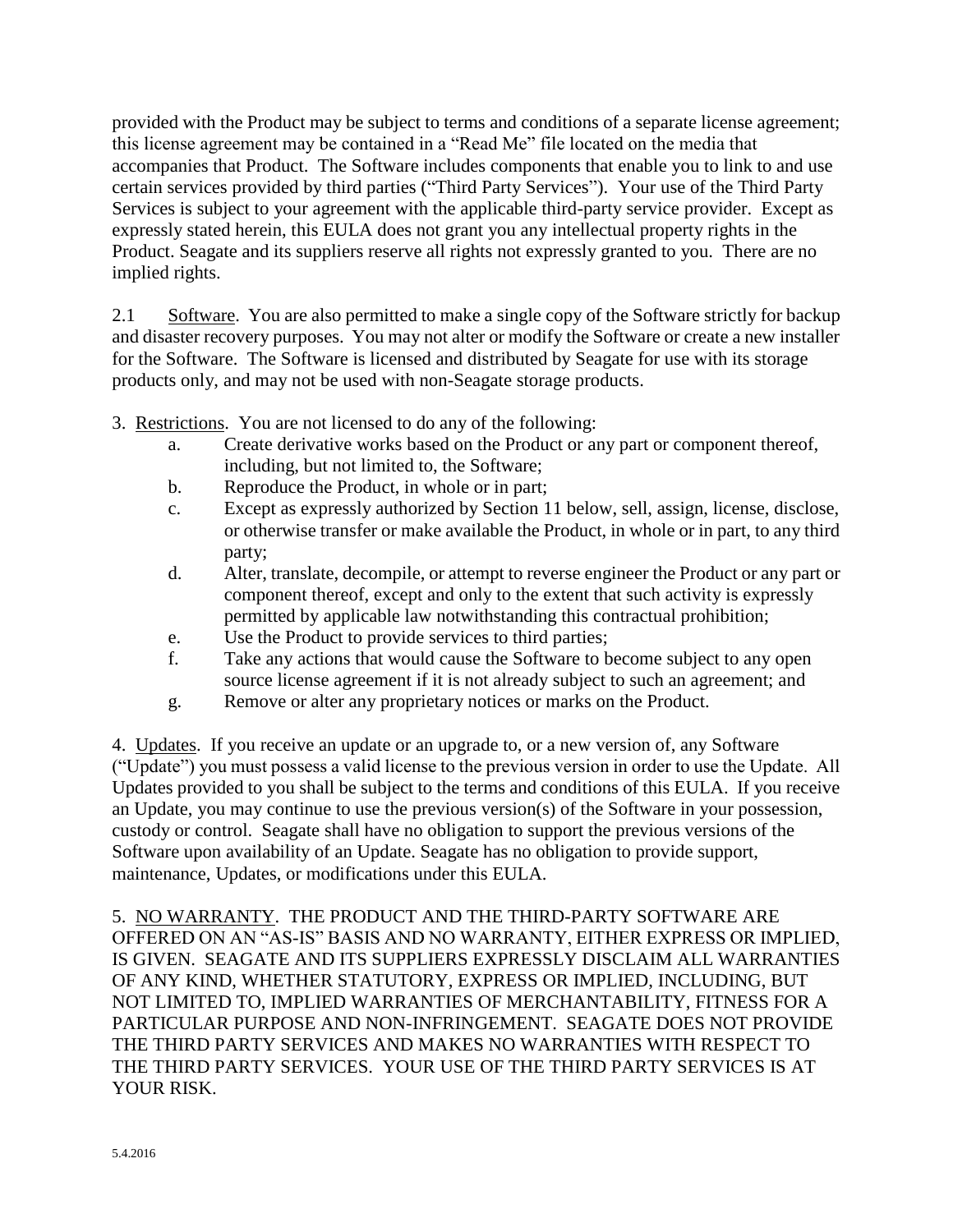6. EXCLUSION OF INCIDENTAL, CONSEQUENTIAL, AND CERTAIN OTHER DAMAGES. TO THE MAXIMUM EXTENT PERMITTED BY APPLICABLE LAW, IN NO EVENT SHALL SEAGATE OR ITS LICENSORS OR SUPPLIERS BE LIABLE FOR ANY SPECIAL, INCIDENTAL, PUNITIVE, INDIRECT, OR CONSEQUENTIAL DAMAGES WHATSOEVER (INCLUDING, BUT NOT LIMITED TO, DAMAGES FOR LOSS OF PROFITS OR CONFIDENTIAL OR OTHER INFORMATION, FOR BUSINESS INTERRUPTION, FOR PERSONAL INJURY, FOR LOSS OF PRIVACY, FOR FAILURE TO MEET ANY DUTY INCLUDING OF GOOD FAITH OR REASONABLE CARE, FOR NEGLIGENCE, AND FOR ANY OTHER PECUNIARY OR OTHER LOSS WHATSOEVER) ARISING OUT OF OR IN ANY WAY RELATED TO THE USE OF OR INABILITY TO USE THE PRODUCT OR ANY PART OR COMPONENT THEREOF OR RELATED SERVICE OR ANY THIRD PARTY SERVICES, OR OTHERWISE UNDER OR IN CONNECTION WITH ANY PROVISION OF THE EULA, EVEN IN THE EVENT OF THE FAULT, TORT (INCLUDING NEGLIGENCE), MISREPRESENTATION, STRICT LIABILITY, BREACH OF CONTRACT, OR BREACH OF WARRANTY OF SEAGATE OR ITS LICENSORS OR SUPPLIERS, AND EVEN IF SEAGATE OR ITS LICENSOR OR SUPPLIER HAS BEEN ADVISED OF THE POSSIBILITY OF SUCH DAMAGES AND NOTWITHSTANDING ANY FAILURE OF THE ESSENTIAL PURPOSE OF THIS AGREEMENT OR ANY REMEDY.

7. LIMITATION OF LIABILITY. NOTWITHSTANDING ANY DAMAGES THAT YOU MIGHT INCUR FOR ANY REASON WHATSOEVER, THE ENTIRE LIABILITY OF SEAGATE UNDER ANY PROVISION OF THIS EULA AND YOUR EXCLUSIVE REMEDY HEREUNDER SHALL BE LIMITED TO, AND IN NO EVENT WILL SEAGATE'S TOTAL CUMULATIVE DAMAGES EXCEED, THE FEES PAID BY THE LICENSEE TO SEAGATE FOR THE PRODUCT. ADDITIONALLY, IN NO EVENT SHALL SEAGATE'S LICENSORS OR SUPPLIERS BE LIABLE FOR ANY DAMAGES OF ANY KIND.

8. Privacy. Seagate's collection, use and disclosure of personally identifiable information in connection with your use of the Product is governed by Seagate's Privacy Policy which is located at

http://www.seagate.com/legal-privacy/privacy-policy/ . As further described in Seagate's Privacy Policy, certain Products may include a Product dashboard which allows users to manage Product settings, including, but not limited to, use of anonymous statistical usage data in connection with personally identifiable information. You agree to Seagate's collection, use, and disclosure of your data in accordance with the Product dashboard settings selected by you for the Product, or in the case of transfer as described in Section 11, you agree to the settings selected by the prior licensee unless or until you make changes to the settings.

9. Indemnification. By accepting the EULA, you agree to indemnify and otherwise hold harmless Seagate, its officers, employees, agents, subsidiaries, affiliates, and other partners from any direct, indirect, incidental, special, consequential or exemplary damages arising out of, relating to, or resulting from your use of the Product or any other matter relating to the Product, including, without limitation, use of any of the Third Party Services.

10. International Trade Compliance**.** The Software and any related technical data made available